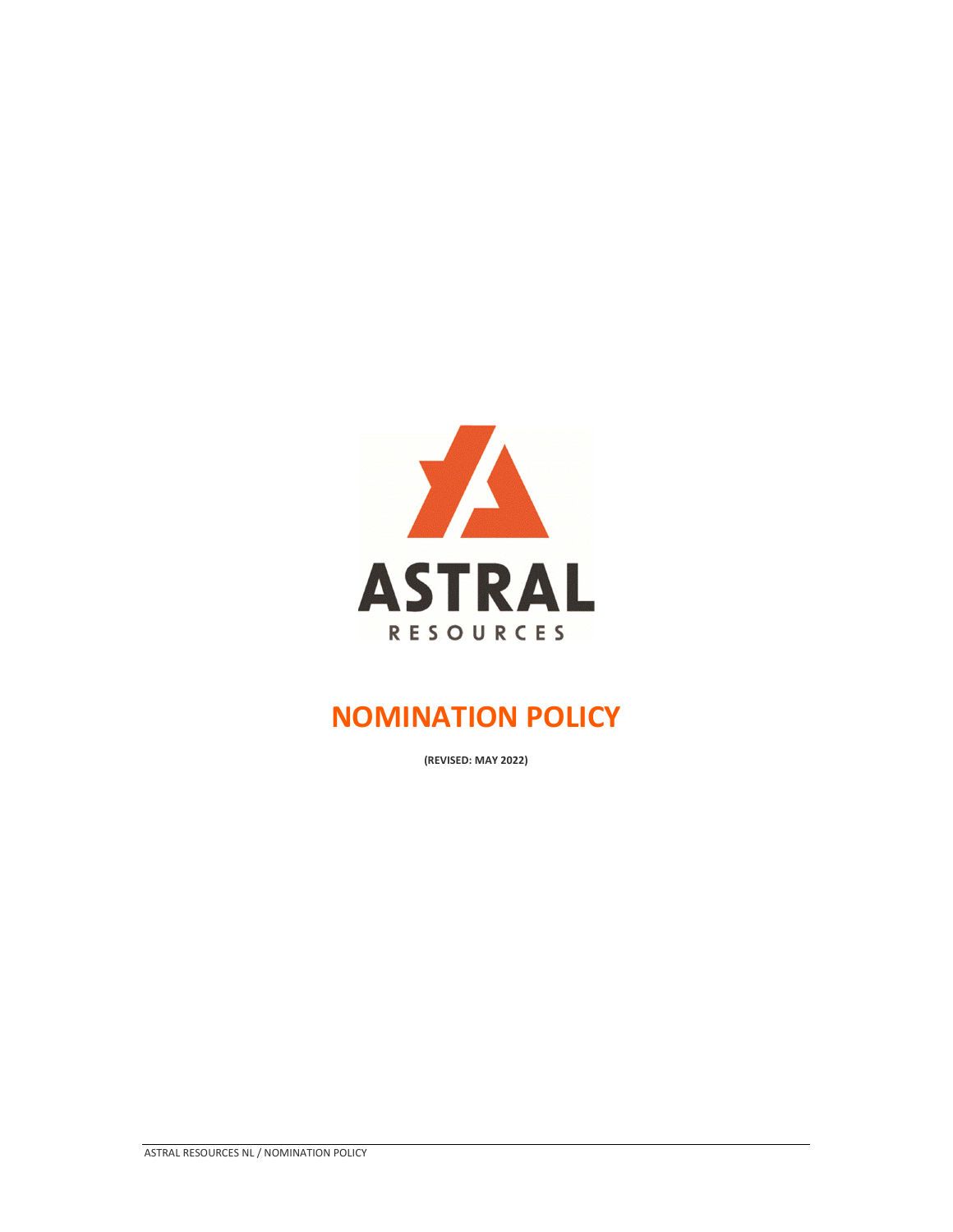# **NOMINATION POLICY**

# **1. NOMINATION COMMITTEE**

The full Board carries out the duties that would normally fall to the Nomination Committee and may seek external advice where appropriate.

#### **2. ROLE**

The role of the Nomination Committee is to identify and recommend candidates to determine the appropriateness of director nominees for election to the Board, and to review Board performance.

The Board recognises the benefits of appointing directors with a blend of skills, experience and attributes appropriate for the Company's operations and size in order to achievet its strategic and corporate goals.

An informal process of Board review which may be used by the Board requires each director to complete a questionnaire relating to the role, composition, procedures, practices and behaviour of the Board and its members. Senior executives having most direct contact with the Board may also be invited to complete similar questionnaires. Responses to the questionnaires are confidential and provided direct to the Chair. The Board as a whole then hold a facilitated discussion during which each Board member has the opportunity to raise any matter, suggestion for improvement or criticism with the Board as a whole.

The Chair of the Board may also meet individually with each Board member to discuss their performance. Non‐ executive directors may also meet to discuss the performance of the Chair or the Managing Director.

# **3. OPERATIONS**

The committee isto meet at least annually, with further meetings on an asrequired basis. Minutes of all meetings are to be kept.

# **4. RESPONSIBILITIES**

The responsibilities of the Nomination Committee are:

- to implement processes to assess the necessary and desirable competencies of Board members including, experience, expertise, skills and performance of the Board and its committees with the use of a board skills matrix that sets out the mix of skills and diversity that the board currently has or is looking to achieve;
- to provide new directors with an induction to the Company;
- to provide all directors with access to ongoing education relevant to their position in the Company and, where any gaps in knowledge or training are identified, consider what training or development could be undertaken to fill those gaps;
- provide a succession plan for directors and managing director in order to maintain an appropriate mix of skills, knowledge, experience, expertise and diversity on the Board;
- evaluate the performance of the managing director;
- review time required for non-executive directors to perform their duties;